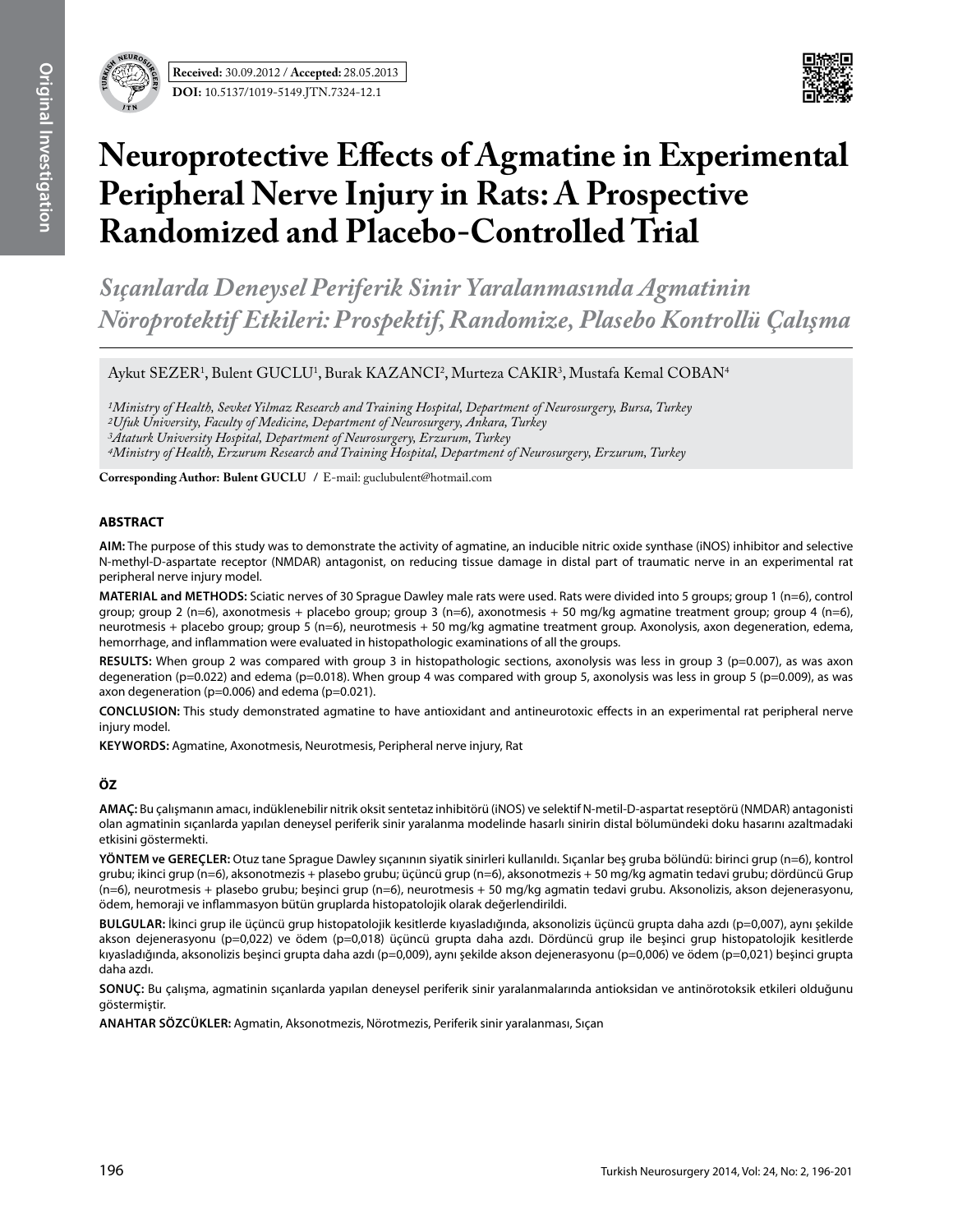#### **INTRODUCTION**

Peripheral nerve injury is a common health problem that often results in both social and economic losses for the victim (2). Peripheral nerve injury may occur as a result of trauma (blunt or penetrating) or acute compression and result in demyelination or axonal degeneration. Clinically, both demyelination and axonal degeneration result in disruption of the sensory and/or motor function of the injured nerve. Recovery of function occurs with the remyelination, axonal regeneration and reinnervation of the sensory receptors, muscle end plates, or both. No definitive treatment for peripheral nerve injuries exists. Functional recovery after peripheral nerve injury is often poor; however, unlike in the central nervous system, regeneration in the peripheral nervous system is possible (4). New therapies that protect injured peripheral neurons and enhance regeneration are needed. The purpose of this study was to demonstrate the activity of agmatine, an inducible nitric oxide synthase (iNOS) inhibitor and selective N-methyl-D-aspartate receptor (NMDAR) antagonist, on reducing tissue damage in distal part of trauma in an experimental rat peripheral nerve injury model.

#### **MATERIAL and METHODS**

#### *I- Laboratory Study*

This experimental study was conducted in the Animal Laboratory of the Pharmacology Department, Histology Department, Pathology Department, and Neurosurgery Department of Ataturk University / Erzurum / Turkey. The approval of the Ethics committee approval was obtained for the study from the Local Research Ethics Commitee.

This study involved thirty male Sprague Dawley rats. Rats were divided into 5 groups (with 6 rats in each group). The rats were numbered with ear tags. The rats in all of the groups were sedated with intraperitoneal thiopental (Pental Sodyum, Ulagay, Istanbul, Turkey). The right gluteal area of the rats was shaved and disinfected with 10% polyvinylpyrrolidone/ iodine. The surgery was conducted on the rats in the prone position. A 2 cm longitudinal skin incision was made in the right gluteal area along the length of the sciatic nerve, and the sciatic nerve was exposed. The sciatic nerves in group 1 (n=6) were exposed, and only physiological sodium chloride solution(0.7% NaCl) was applied intraperitoneally every day for a duration of 10 days as a control group. The siatic nerves in group 2 (n=6) were clamped with a 12.5cm-long clamp for one minute and then released in order to produce axonotmesis, and physiological sodium chloride solution (0.7% NaCl) solution was applied intraperitoneally every day for a duration of 10 days in order to produce the axonotmesis + placebo group. The sciatic nerves in group 3 (n=6) were clamped with a 12.5cm-long clamp for one minute and then released in order to produce axonotmesis, and 50 mg/kg agmatine was applied intraperitoneally for 10 days in order to produce the axonotmesis  $+$  agmatine treatment group. The sciatic nerves in group  $4$  (n=6) were cut with a number 10 blade, and neurorraphy was then performed by microsurgical technique using 8/0 nylon suture to produce neurotmesis, and physiological saline solution was applied intraperitoneally for 10 days for the neurotmesis + placebo group. Sciatic nerves in group 5 (n=6) were cut with a number 10 blade, and then neurorraphy was performed by microsurgical technique using 8/0 nylon suture in order to produce neurotmesis, and 50 mg/ kg agmatine was applied intraperitoneally for 10 days in order to produce the neurotmesis + agmatine treatment group. In all of the groups, the anatomical layers were sutured after performing experimental peripheral nerve injury, and the wound was treated with betadine for 10 days. After feeding the rats for 5 more days (total 15 days after surgery), they were sedated with intraperitoneal thiopental (Pental Sodyum, Ulagay, İstanbul), and approximately 1.5-2 cm of sciatic nerves were removed for microscopic analysis and comparison. The sciatic nerves were then fixed in 4% formaldehyde for 5 days.

Sciatic nerve samples were taken proximal to the lesion, the lesion site, and distal to the lesion for all the groups, and these parts were embedded in paraffin blocks. Three sections were taken from every block in order to make a better evaluation, and the sections were stained with Hematoxylin and Eosin. Injury scores were obtained by evaluating the sections with a light microscope. The sciatic nerve sections in the axonotmesis + placebo group (group 2) showed mild injury in the proximal site, and severe injury in the lesion and distal sites. The sciatic nerve sections in axonotmesis + 50 mg/kg agmatine group (group 3) showed mild injury in the proximal site and moderate injury in the lesion and distal sites. The sciatic nerve sections in the neurotmesis + placebo group (group 4) showed mild-moderate injury in the proximal and lesion sites, and severe injury in the distal site. The sciatic nerve sections in the neurotmesis+50 mg/kg agmatine group (group 5) showed mild injury in the proximal site and moderate injury in the lesion and distal sites. Damage was more prominent in the distal part of the nerves, and only the distal parts of the nerves were evaluated and compared in this study.

#### *II- Statistical Examination*

Axonolysis, axon degeneration, edema, hemorrhage, and inflammation were evaluated in the histopathologic examination of the distal sites of the sciatic nerves in groups 2, 3, 4, and 5 and were compared with the control group. Axonolysis, axon degeneration, edema, hemorrhage, and inflammation were graded as 0, 1, 2, or 3 according to a modified grading system described by Wahl et al. (22) (Table I). A light microscope with both 20x and 40x magnification was used in evaluating the histopathologic specimens, and final grades of axonolysis, axon degeneration, edema, hemorrhage, and inflammation were obtained for all of the nerves. Statistical comparisons were conducted using the Independent Samples t Test, and the results were evaluated using the Mann-Whitney U test; p <0.05 was accepted as statistically significant.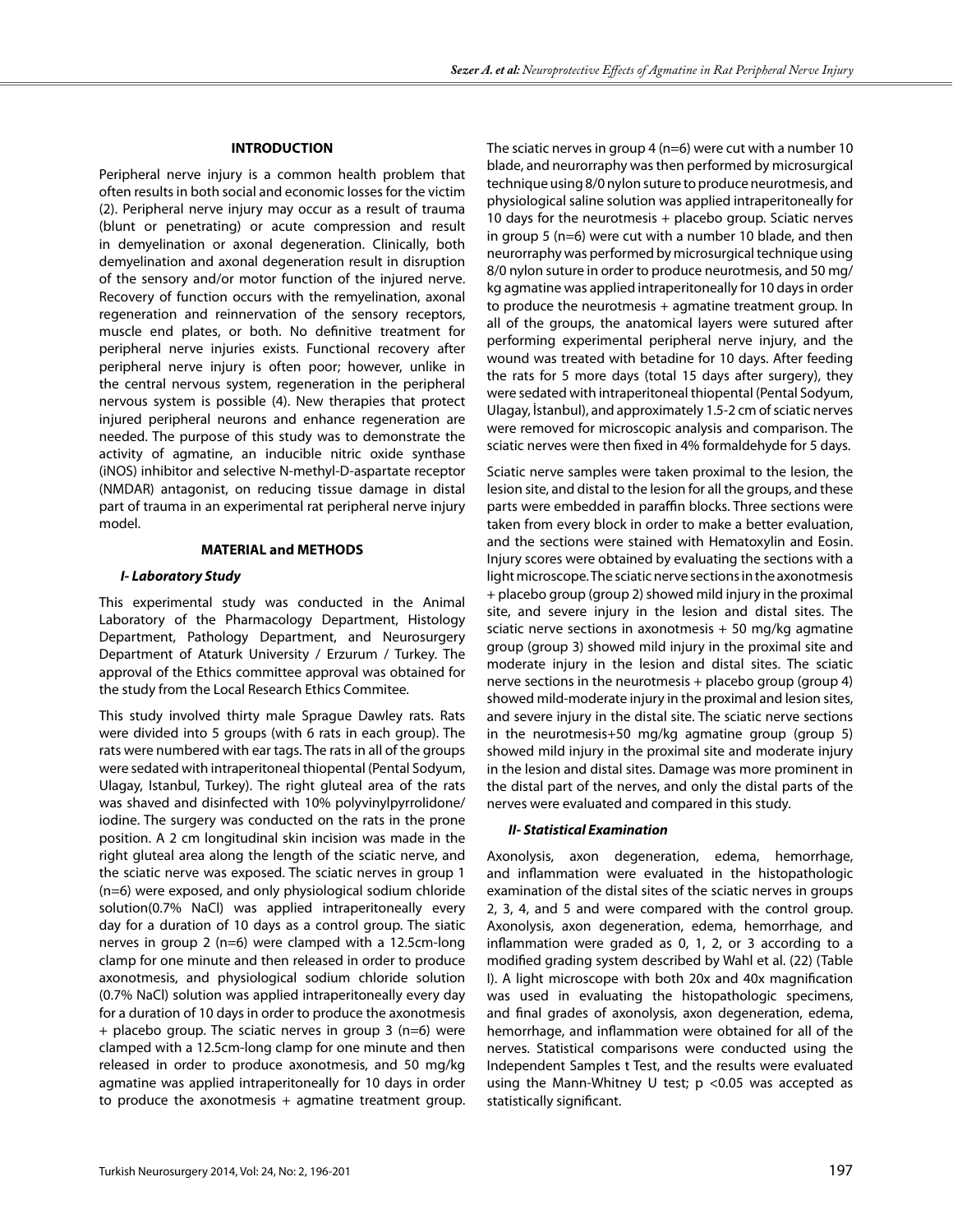**Table I:** Table Showing Criteria of Histopathologic Scoring Depending on Axonolysis, Axon Degeneration, Edema, Hemorrhage, and Inflammation

| <b>Grade of damage</b> | <b>Percentage of damage</b> | <b>Score</b> |
|------------------------|-----------------------------|--------------|
| No damage              | 0%                          |              |
| Minor damage           | 25% >                       |              |
| Moderate damage        | 25%-75%                     | 2            |
| Severe damage          | 75% <                       | ੨            |

#### **RESULTS**

#### *I- Light Microscopic Evaluation*

The sections taken from the control group (group 1) were evaluated under a light microscope and normal axon, vascular, and connective tissue structures were seen (Figure 1). Nerve sections of the distal parts of trauma in the axonotmesis + placebo group (group 2) revealed severe axonolysis, degenerated ghost axons, migrated inflammatory cells, and severe edema in the connective tissue when evaluated under a light microscope (Figure 2). Nerve sections of the distal parts of trauma in the axonotmesis + agmatine treatment group (group 3) displayed some intact axons, a moderate degree of axonolysis, degenerated ghost axons, and moderate edema when evaluated under a light microscope (Figure 3). Nerve sections of the distal parts of trauma in the neurotmesis + placebo group (group 4) showed severe axonolysis, degenerated ghost axons, degenerated myelin sheaths, and intense edema when evaluated under the light microscope (Figure 4). Nerve sections of the distal parts of trauma in the neurotmesis + agmatine group (group



**Figure 1:** Light microscopic examination (HE staining) of sciatic nerve of control group showing normal axonal structure **(A),** normal peripheral nerve vascular structure **(V)**, and normal structure of connective tissue (x40).



**Figure 2:** Light microscopic examination (HE staining) of the distal part of the sciatic nerve of the axonotmesis + placebo group showing axonolysis **(Aks)**, a large number of ghost axons that are degenerated, inflammatory cells migrating **(I)** out of vessels, and edema **(E)** (x40).



**Figure 3:** Light microscopic examination (HE staining) of the distal part of the sciatic nerve of the axonotmesis  $+50$  mg /kg agmatine treatment group showing less axonolysis **(Aks)** and degenerated axons and less edema **(E)**. Some normal axonal structure **(A)** is also seen (x20).



**Figure 4:** Light microscopic examination (HE staining) of the distal part of the sciatic nerve of the neurotmesis + placebo group showing intense edema **(E)**, axonolysis **(Aks**), and large number of ghost axons that are degenerated (x40).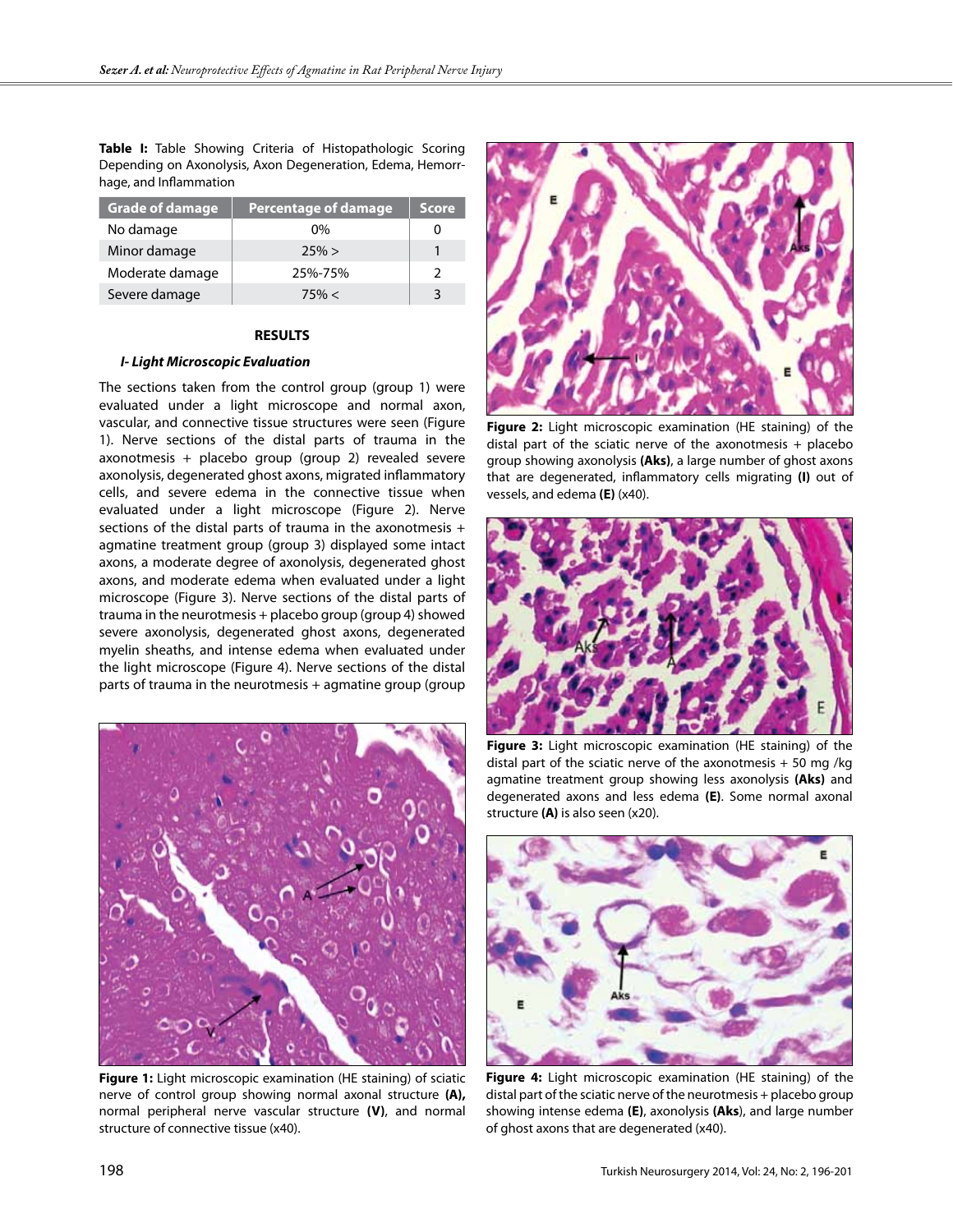

**Figure 5:** Light microscopic examination (HE staining) of the distal part of the sciatic nerve of the neurotmesis  $+50$  mg/kg agmatine treatment group showing some intact axons beside axonolysis **(Aks)** and ghost axons that are degenerated. There is less edema **(E)** compared with the neurotmesis + placebo group (x40).

5) revealed some intact axons, moderate edema, axonolysis, degenerated ghost axons, and degenerated myelin sheaths when evaluated under the light microscope (Figure 5).

## *II- Statistical Examination*

When the axonotmesis + placebo group (group 2) was compared with the axonotmesis  $+50$  mg /kg agmatine treatment group (group 3) in the histopathologic sections, axonolysis was less in group  $3$  (p=0.007), as was axon degeneration  $(p=0.022)$  and edema  $(p=0.018)$ . As these values are less than 0.05, they were accepted to be statistically significant. For hemorrhage and inflammation, p was 0.89 and 0.118, respectively; these values were statistically insignificant. When the neurotmesis + placebo group (group 4) was compared with the neurotmesis  $+50$  mg/kg agmatine treatment group (group 5) in the histopathologic sections, axonolysis was less in group 5 (p=0.009), as was axon degeneration ( $p=0.006$ ) and edema ( $p=0.021$ ). As these values are less than 0.05, they were accepted to be statistically significant. For hemorrhage and inflammation, p was 0.75 and 0.269, respectively; these values were statistically insignificant.

## **DISCUSSION**

Peripheral nerve injury causes a high rate of disability and a tremendous economic burden and is currently a major health problem (2). Traffic accidents, industrial accidents, and gunshot and knife wounds are major causes of these injuries. Peripheral nerve injury may result in demyelination or axonal degeneration. Clinically both demyelination and axonal degeneration result in disruption of the sensory and/or motor function of the injured nerve. Recovery of function occurs with remyelination, axonal regeneration and reinnervation of the sensory receptors, muscle end plates, or both. No definitive treatment for peripheral nerve injuries exists.

The proper classification of peripheral nerve injuries assists in the prognosis and determination of appropriate treatment strategies. A system of classification of nerve injuries was described by Seddon (18) in 1943 and by Sunderland (19) in 1951. Categorization of peripheral nerve injuries in the Seddon classification is based on the extent of damage to both the nerve and the surrounding connective tissue since the nervous system is characterized by the dependence of neurons on their supporting glia. According to Seddon's classification, the lowest degree of nerve injury, in which the nerve remains intact but signaling ability is damaged, is called neurapraxia. The second degree, in which the axon is damaged but the surrounding connective tissue remains intact, is called axonotmesis. The last degree, in which both the axon and connective tissue are damaged, is called neurotmesis (18).

Treatment of peripheral nerve injuries is considered to be a challenging procedure. Treatment of these injuries varies depending on the type of the injury, place of the injury, condition of the surrounding structures, and associated injuries. Generally, the surrounding structures are minimally injured. Surgical and medical methods are used to treat peripheral nerve injury. The literature presents numerous experimental peripheral nerve injury models, and different materials were used to treat the injuries. We selected our model as to avoid injuring surrounding structures. In the treatment of peripheral nerve injuries, suturing with vinyl and silk was done first; however in light of the number of sutures and the negative effects of the sutures on recovery, fibrin glue and wrapping the injured nerve were also tried. Electrical stimulation, therapeutic ultrasound, low-dose radiation, and low-intensity laser were also tested in experimental models to produce nerve regeneration and functional recovery (8, 13, 15, 16, 17).

After peripheral nerve injury, some surgeons advise immediate repair, while others advise recommend waiting some weeks (Seddon). In the lesion site of a peripheral nerve injury, the decrease in oxygenation and changes in morphology increase arachidonic acid metabolism. Unstable endoperoxides collect in intracellular and extracellular areas. These substances are superoxidized and are converted to superoxide anion radicals. To begin recovery, these free oxygen radicals should be removed and should no longer be produced. The processes that occur in peripheral regeneration can be divided into the following major events: Wallerian degeneration, axon regeneration/growth, and nerve reinnervation. Wallerian degeneration, the self-destructive set of cellular and molecular processes by which degenerating axons and myelin are cleared after injury, is initiated by macrophages and Schwann cells. Molecular inflammatory mediators such as cytokines (IL-1, IL-6, IL-10, and TNF-alpha, among others), transcription factors (NF-kappaB, c-Jun), the complement system and arachidonic acid metabolites have been shown in various studies to modulate these processes (1). Furthermore, the alteration of spinal arachidonic acid turnover after peripheral nerve injury regulates regional glutamate uptake activity and glutamate homeostasis (20).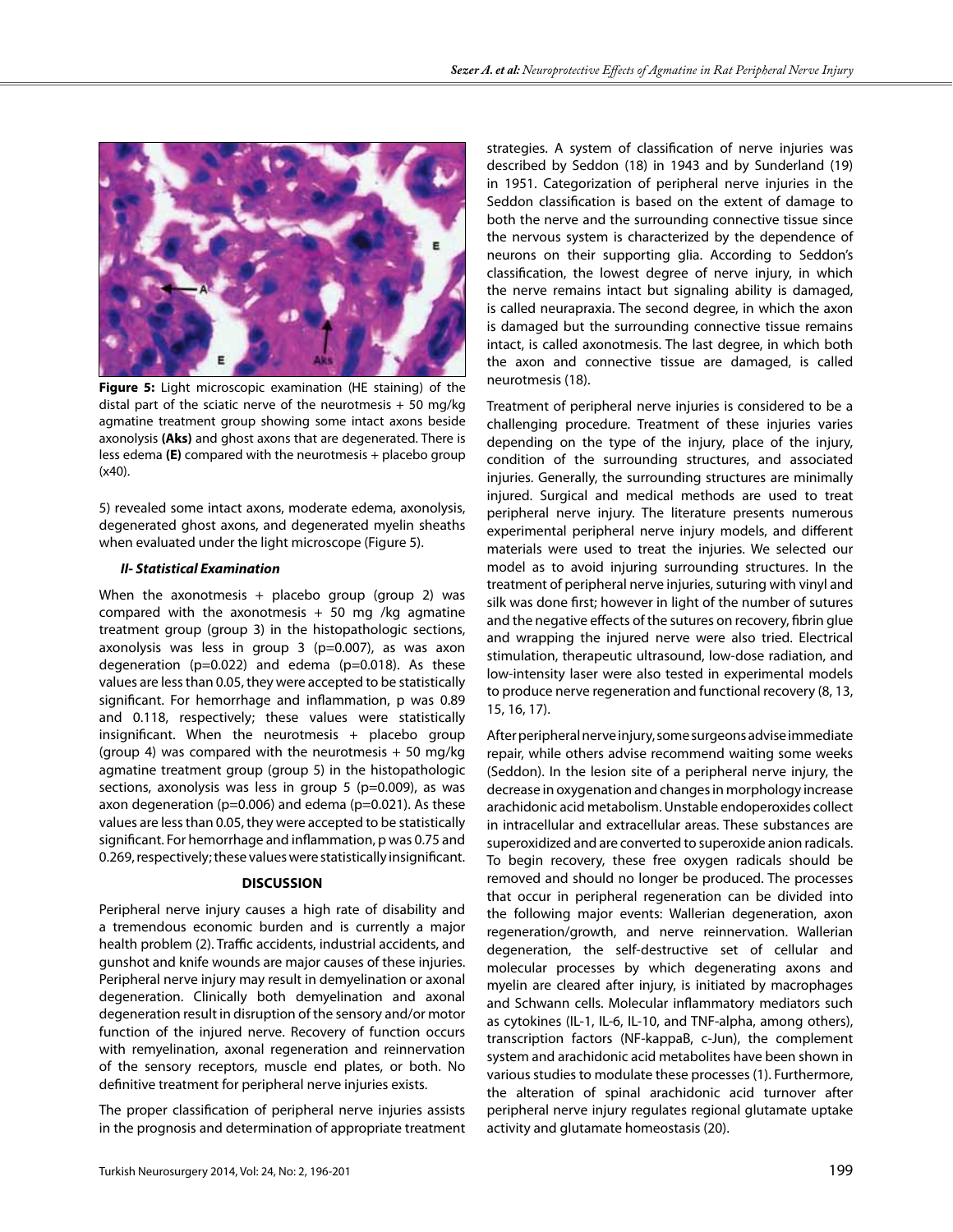Agmatine [4-(aminobutyl)-guanidine-NH2-CH2-CH2-CH2-CH 2-NH-C(-NH2)(=NH)] is a guanidinium compound formed by the decarboxylation of l-arginine by arginine decarboxylase, and found in abundace in bacteria, and plants (21) and in trace amounts in mammalians (9). Agmatine is a neurotransmitter– neuromodulator with both N-methyl-d-aspartate receptor (NMDAR)–antagonizing and nitric oxide synthase (NOS) inhibiting activities. The compound is present in the brain in very low amount; however, its synthesis is greatly increased during brain development and after brain ischemia (6). Agmatine plays a role in the modulation of neurotransmission functions and interacts with various neurotransmitter receptors (7). Agmatine can also interfere with second messenger pathways by acting as an adenosine diphosphate (ADP)-ribose acceptor and inhibits ADP-ribosylation of proteins (14). As a result of these characteristics, agmatine has certain neuroprotective effects after neurotrauma. Treatment with exogenous agmatine has been found to be non-toxic and to exert significant neuroprotective effects in models of neurotoxic and ischemic brain injuries (5, 11, 12). Treatment with agmatine has also been found to be neuroprotective following excitotoxic spinal cord injury (3, 10, 23).

In summary, the present findings demonstrate that agmatine treatment can exert significant neuroprotective effects in the experimental model of peripheral nerve injury and suggests that this naturally occurring, non-toxic compound should be tried for therapeutic use after peripheral nerve injury. Limitations of this study are the small number of rats, lack of knowledge on the minimum effective dose, minimum duration of usage, and the best way of administration of agmatine. This is the first study demonstrating the activity of agmatine, an inducible NOS (iNOS) inhibitor and selective NMDAR antagonist, on reducing tissue damage in distal part of trauma in an experimental peripheral nerve injury in rats. However, further studies should be conducted prior to the use of agmatine as a drug.

The purpose of this study was to demonstrate the activity of agmatine, an inducible NOS (iNOS) inhibitor and selective NMDAR antagonist, on reducing tissue damage in distal part of trauma in an experimental peripheral nerve injury in rats. In the literature, agmatine was used early in the process of the nerve injury in all studies about the effects of agmatine in neural tissue. Therefore in our study we also used agmatine early in the process of the nerve injury. The results of our study indicate that intraperitoneally administrated agmatine (50 mg/kg) had antioxidant and antineurotoxic effects and positive effects on recovery in experimental peripheral nerve injury in rats. Agmatine reduced axonalysis, axon degeneration, and edema. This effect is thought to be caused by NMDA blockage of agmatine, blockage of the production of NO, which, in turn, blocks peroxidation and decreases apoptosis, enabling cell function to continue. Nevertheless, additional studies examining the effective dose, side effects, and duration of usage of agmatine are recommended.

# **References**

- 1. Cámara-Lemarroy CR, Guzmán-de la Garza FJ, Fernández-Garza NE: Molecular inflammatory mediators in peripheral nerve degeneration and regeneration. Neuroimmunomodulation 17:314-324, 2010
- 2. Dagum AB: Peripheral nerve regeneration, repair, and grafting. J Hand Ther 11:111-117, 1998
- 3. Fairbanks CA, Schreiber KL, Brewer KL, Yu CG, Stone LS, Kitto KF, Nguyen HO, Grocholski BM, Shoeman DW, Kehl LJ, Regunathan S, Reis DJ, Yezierski RP, Wilcox GL: Agmatine reverses pain induced by inflammation, neuropathy, and spinal cord injury. Proc Natl Acad Sci USA 97:10584-10589, 2000
- 4. Fenrich K, Gordon T: Canadian Association of Neuroscience review: Axonal regeneration in the peripheral and central nervous systems-current issues and advances. Can J Neurol Sci 31:142-156, 2004
- 5. Gilad GM, Salame K, Rabey JM, Gilad VH: Agmatine treatment is neuroprotective in rodent brain injury models. Life Sci 58:41-46, 1996
- 6. Gilad GM, Gilad VH, Rabey JM: Arginine and ornithine decarboxylation in rodent brain: Coincidental changes during development and after ischemia. Neurosci Lett 216:33-36, 1996
- 7. Gliad GM, Gliad FH: Accelerated functional recovery and neuroprotection by agmatine after spinal cord ischemia in rats. Neurosciences Let 296:97-100, 2000
- 8. Gocmen S, Sirin S, Oysul K, Ulas UH, Oztas E: The effects of low-dose radiation in the treatment of sciatic nerve injury in rats. Turk Neurosurg 22:167-173, 2012
- 9. Li G, Regunathan S, Barrow CJ, Eshraghi J, Cooper R, Reis DJ: Agmatine: An endogenous clonidine- displacing substance in the brain. Science 263:966-968, 1994
- 10. Kotil K, Kuscuoglu U, Kirali M, Uzun H, Akçetin M, Bilge T: Investigation of the dose-dependent neuroprotective effects of agmatine in experimental spinal cord injury: A prospective randomized and placebo-control trial. J Neurosurg Spine 4:392-399, 2006
- 11. Kuo JR, Lo CJ, Chio CC, Chang CP, Lin MT: Resuscitation from experimental traumatic brain injury by agmatine therapy. Resuscitation 75:506-514, 2007
- 12. Kuo JR, Lo CJ, Chang CP, Lin KC, Lin MT, Chio CC: Agmatinepromoted angiogenesis, neurogenesis, and inhibition of gliosis-reduced traumatic brain injury in rats. J Trauma 71: 87-93, 2011
- 13. Mendonca AC, Barbieri CH, Mazzer N: Directly applied low intensity direct electric current enhances peripheral nerve regeneration in rats. J Neurosci Methods 129:183-190, 2003
- 14. Murayama T, Tsai SC, Adamik R, Moss J, Vaughan M: Effects of temperature on ADP-ribosylation factor stimulation of cholera toxin activity. Biochemistry 32:561-566, 1993
- 15. Raso VV, Barbieri CH, Mazzer N, Fasan VS: Can therapeutic ultrasound influence the regeneration of peripheral nerves? J Neurosci Methods 142:185-192, 2005